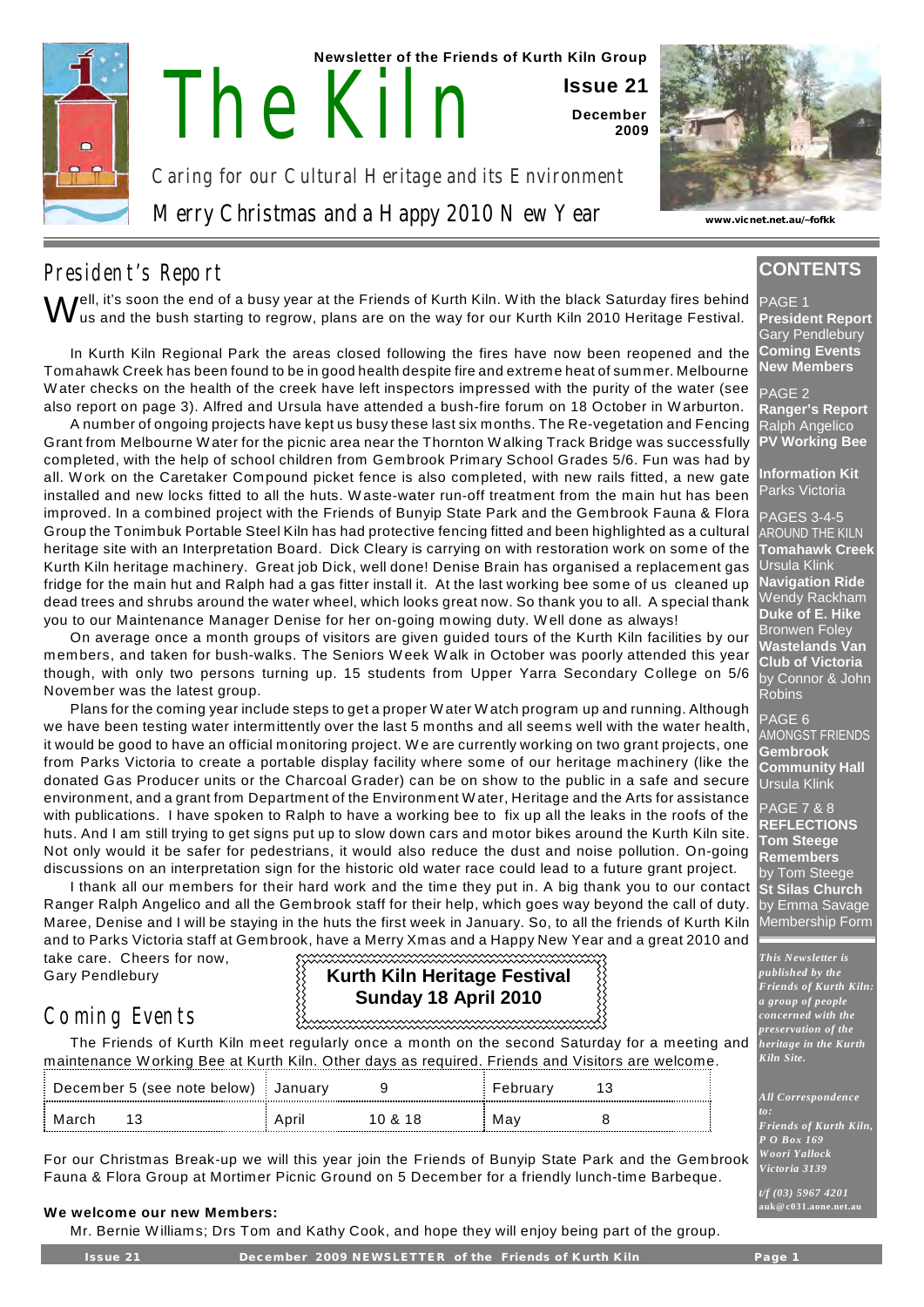# Ranger's Report

I have been doing heritage work on W ilsons Promontory near Mt Hunter at the north end of the Park with John Sullivan. Very hot and thirsty work!





Here are a couple of pictures from our activities in the area. I hope all is going well with the Friends of Kurth Kiln and will see you when we get back. Till then, cheers and good health. The same seed the same Ralph Angelico

### **Parks Victoria Working Bee at Kurth Kiln**

Ray, from Parks Victoria Gembrook Office, organised a working bee at Kurth Kiln. About 30 Staff and Rangers from the Dandenong area came to give a hand. New Kurth Kiln Regional Park signs were installed at the access roads to the park, which look very impressive, and posts were installed on the tracks.



Dan Bowen organised a BBQ for the workers, who, in small groups, came and went. During lunch a number of the helpers studied the Friends of Kurth Kiln display boards.

### **Volunteer and Friends Information Kit**

The Friends of Kurth Kiln recently received a copy of the August 2009 Parks Victoria "Volunteer and Friends Information Kit".

The Foreword, by Mark Stone, Chief Executive, Parks Victoria and Maelor Himbury, Convenor, Victorian Environment Friends Network reads:

"Volunteering and community participation is an important avenue through which Parks Victoria and the community collaborate in the conservation, protection and interpretation of parks and reserves. Volunteers are vital in supporting Parks Victoria's vision of an outstanding parks and waterways system protected and enhanced for people forever.

Volunteering in Victoria's Parks is greatly supported through the Victorian Environment Friends Network who play a vital role in enabling healthy, diverse and rewarding volunteering to friends' groups across Victoria.

The Friends of Kurth Kiln found the Information Kit very helpful and were delighted to see the Friends of Kurth Kiln mentioned under Types of activities. "Heritage Restoration and Cultural Protection" (see insert above).



6. Heritage Restoration and cultural protection - Friends of Days Mill are dedicated to the preservation of one of Australia's oldest remaining flour mills and associated buildings. While many of the tasks require specialist techniques, the friends have been able to assist in the restoration of the shearing shed and holding pens. Friends of Kurth Kiln have collated a history of the old charcoal kiln, working to repair the accompanying water wheel and to establish a showroom of machinery and tools.

Many visitors to Kurth Kiln enjoy browsing the interpretation boards and the cultural heritage items we have on display. The group is actively involved in expanding the Kurth Kiln display facilities and has just received Parks Victoria approval of a proposal to create a Portable Show-Room to exhibit the donated Gas Producers in a safe and secure environment. It is a very rewarding feeling to see ideas become reality.  $\square$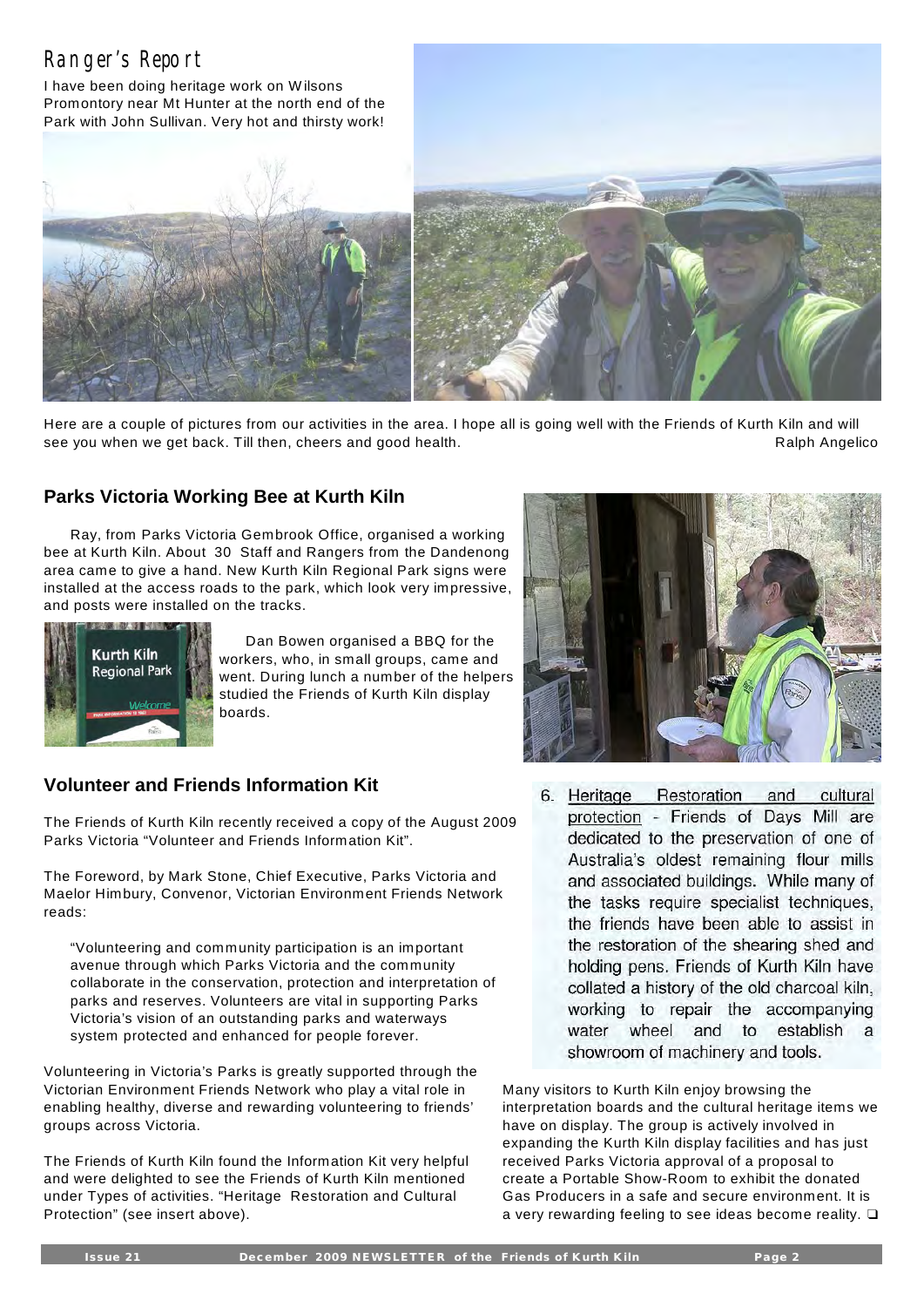# Around the Kiln

#### **THE TOMAHAWK CREEK**

Many locals and visitors greatly<br>Menjoy an amble on the tracks any locals and visitors greatly along the Tomahawk Creek; delighting in hearing the water rushing and cascading over the granite rocks, listening to the birds songs, watching the Yellow-Rumped Thornbills and Fairy W rens foraging on the path in front of us as though eager to be noticed. W e delight in admiring the wild flowers, breathing the invigorating smell of the eucalypts and feeling the warm rays of the sun glistening through the trees. Then we wonder, where does the creek originate, where is it going, are there any threads to its cleanliness or weed infestation along its banks?

The Tomahawk catchment area

falls from an elevation of 600m near Tomahawk Gap. The headwaters is in the Shire of Yarra Ranges, south of the McCrae Creek catchment, and west of the Bunyip River catchment. It is located on the southern boundary of the Yarra River catchment, between Gembrook and Powelltown. The catchment is composed of Devonian period porphyritic granite of the Tynong Granite group. This is relatively deeply weathered, resulting in soils containing much coarse-grained and also finer-grained material. It provides the good quality water expected from a largely undisturbed forested catchment. The flow of the creek has to date not been monitored but does continue even during the very dry summers. The Tomahawk Creek joins the Shepherds Creek west of Kurth Kiln, which flows into the W oori-Yallock Creek, a tributary of the Yarra. Forested public land makes up 97% of the catchment.

Melbourne W ater in 2008 arranged to survey and map exotic flora species along the Tomahawk Creek riparian corridor from Gembrook-Launching Place Road to the confluence with Sheppards [Shepherds] Creek. The purpose of the survey was to provide accurate weed distribution, threat and control data for a 3.2 km stretch of the river to help with management planning. The field survey was undertaken between the 9th and 29th October 2008.

The field survey team collected data electronically whilst walking the length of the water course within the study area. Data was recorded in transects that ran approximately 50m along the water course and 20m either side from the water's edge. Photo-point monitoring sites were established at approximately 500metre intervals along the creek to assist in recording temporal changes in vegetation condition as well as other site values. Sites were positioned at points which would be easily located again such as at road crossings, walking tracks, fixed water pumps or large natural features. The aim was to include equal quantities of ground cover, mid storey and overstorey in the field of view, by positioning the camera lens parallel with the ground and target vegetation likely to show change over time i.e. vegetation eco-tones.

High quality intact areas of remnant vegetation occurred along the entire stretch of Tomahawk Creek, with a relatively small area of higher weed cover around the Kurth Kiln settlement. The high quality of this vegetation is evidenced in that 52% of the sites had no weeds recorded. The high quality of the vegetation is also evident from the presence of a number of small indigenous herbs and orchids which occurred along the creek path, such as the Green Bird Orchid (Chiloglottis cornuta) which grows in fern gullies, where it grows both along stream banks and



epiphytically on tree-fern trunks and rotting logs. Typically small species such as this orchid would be quickly displaced by weed invasion.

Tomahawk Creek over-storey is generally dominated by indigenous trees, with the exception of Monterey Pines around the Kurth Kiln settlement. W hile only 18 exotic plant species were recorded, however' if left unmanaged it is likely that many of these highly invasive species will have a transformative effects on the vegetation.

This low weed cover is evidence of the



A beautiful group of three Sun Orchids **grow ing beh ind Kurth K iln B ig Shed**

difficulty that introduced species have in maintaining a foothold in a landscape where the vegetation is structurally sound. The creek and its bush environment are our heritage, and it is our responsibility and obligation to ensure the sound pristine environment for the future of the Tomahawk Creek.

 $\Box$ 

*The weed-mapping information and the creek picture are courtesy of Dan Robertson - Melbourne Water*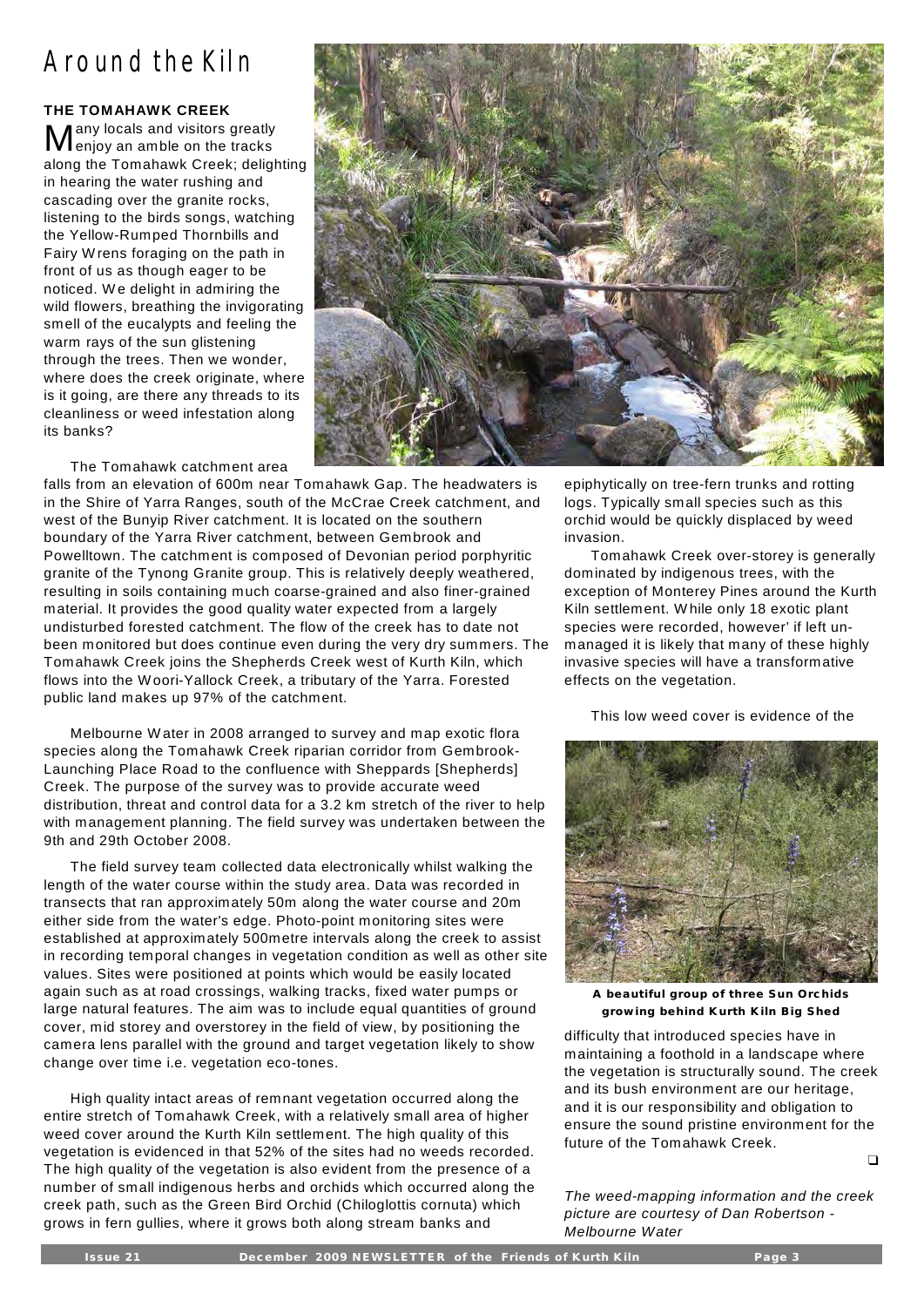#### **GEMBROOK RIDING CLUB, NAVIGATION RIDE, KURTH KILN REGIONAL PARK 12<sup>TH</sup> JULY 2009**

V Jery early on the morning of Sunday  $12<sup>th</sup>$  July 2009 the Gembrook Riding Club prepared to hold their first ever official HRCAV Navigation Ride, starting from the horse yards on Scout Camp Track. It had rained all night and threatened to do so for more of Sunday. However as dawn broke the rain disappeared and the sun even came out for a while. This raised everyone's spirits and as entrants started to arrive the excitement increased.



This followed weeks of planning and suggestions and a dummy run by our club members to make sure that the questions were suitable and the ride safe. A Navigation Ride is more or less the same as a car rally where pairs of riders set off at timed intervals and navigate a course answering questions on the way. The winner is the person who comes in closest to the time limit and answers the most correct questions.

Our ride was approximately 20km and headed out from the horse yards past Kurth Kiln and along Beenak Road. It then headed down Manna Gum Track, along Shepherds Creek Road to Ure Rd, all the way down Ure Road to Beenak Road again, then down Correa Rd, Boundary Rd, joining up with Shepherds Creek Rd again, then at the end turning left and heading back to the horse yards on Scout Camp Track.

We had 48 riders and e v e r y o n e commented on the beautiful scenery and riding area. Riders cam e from all over Victoria, and everyone was thrilled to be



able to ride in our beautiful park and enjoy the facilities which have been provided by the very hard working Parks Victoria team. The praise for the area was ongoing throughout the day. One couple came from Bendigo, and as it is basically flat there, they couldn't get over the views of the hills on the way and said how lucky we are to live where we do.

At the end of the day we packed up and went home very happy and pleased with the way the day had run and once again, to look at the area you would hardly know that anything had happened that day. All riders cleaned up after themselves and took all their rubbish with them. The tracks showed little sign of having horses on them and the bush carried on its daily routine without any disturbance. The weather even held off until after we had left!

Once again the horse riding community is so lucky to have such a beautiful area to ride in.

W endy Rackham

#### **Duke of Edinburgh Hike Kurth Kiln**

*Upper Yarra Secondary College offers a Duke of Edinburgh Award program and teacher Bronwen Foley brought eight of these students to Kurth Kiln. The Duke of Edinburgh award is open to young people aged between 14 and 25 to participate in a number of activities over a set length of time. It is entirely voluntary and is structured so the participants can design their own unique programs centred around their interests and passions.* 

*On the walk we met Russell Osborne and Ros Consoli on their Darwin to Melbourne "Children First Foundation" Camel Expedition, a record breaking 6,000 kms walk from Darwin to Melbourne. Bronwen Foley wrote the following report:* 

T wo weeks ago Duke of Ed and I went hiking for two days out at Kurth Kiln in Gembrook. W e had a fantastic time and shared some interesting and funny moments along the way. The first day we met with "Friends of Kurth Kiln", a volunteer group who help maintain the historical buildings and surrounds of the Park, including the hiking paths. Alfred Klink, local Kurth Kiln historian, enlightened us to the history of petrol rationing during the war years of 1940-42. Did you know that due to the lack of available petrol, people had to fit charcoal burners to their vehicles? They would burn the charcoal to produce gas which the car would run on. Amazing!!!! The charcoal was produced in kilns like the one at Kurth Kiln (developed by……you guessed it, Professor Kurth).

Friends of Kurth Kiln, avid bushwalkers Ursula and Beverly, then escorted our group on a 4 hour hike, stopping for lunch at Gilwell Park. The evening entertainment was provided by Mr. Pan, who indulged us in some friendly card playing. The next



morning we were joined by Margret Kelsall, a member of the local Rotary club of Upper Yarra and Kurth Kiln resident. We set out for another day of hiking, lunching at Shiprock Falls.

A big thank you to all those parents, teachers and support people who made this trip possible. Did I mention the leeches? the Camels?

 $\Box$ 



**Miss Foley The Camels on Gembrook-Launching P lace Road**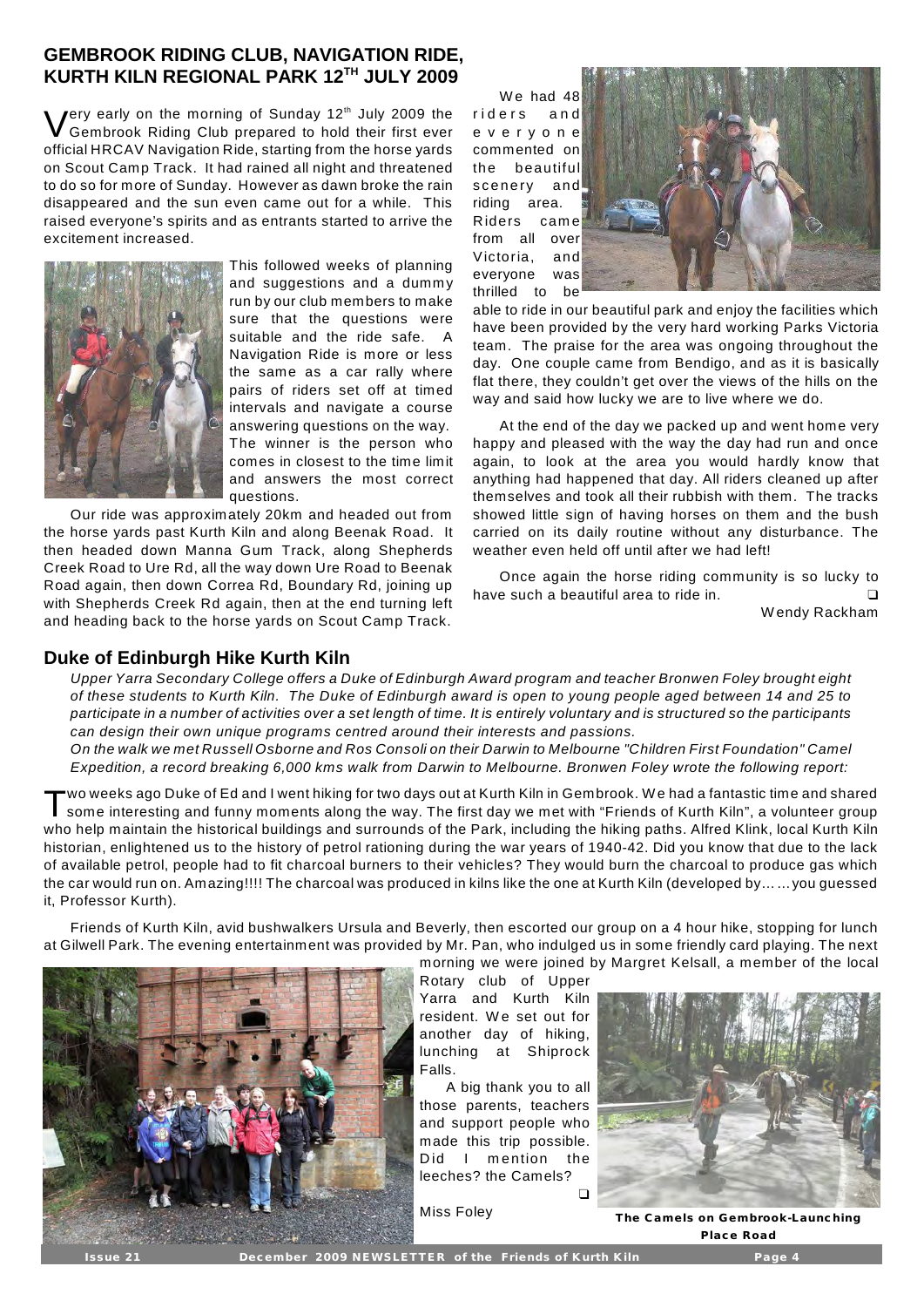#### **Wastelands Van Club / Van Council of Victoria**

*On the August Meeting/Working bee we said "Hallo" to the Wastelands Van Club / Van Council of Victoria. When the group heard that we were going to clean up the Tomahawk Track they immediately offered to help. All the big and small logs, branches were cleared. The chain saw operator walked in front cutting up the wood and the young, strong men then cleared it off the path.*

*They did a magnificent job clearing the track and the Friends of Kurth Kiln thank them all for their great effort.* 



Sawing up the tree trunks and branched on the path Clearing the wood off the path Clearing the wood off the path



Filling in the holes on the track The team and the team of the team of the team of the team of the team of the team of the team of the team of the team of the team of the team of the team of the team of the team of the tea





*Connor & John Robins from the Wastelands Van Club / Van Council of Victoria wrote of the day:*

W e would like to express our thanks for the guided tour of the Kiln and surroundings on Saturday. It was most informative and answered many questions regarding the area our members had been asking in the lead-up to the event.

W e were at first disappointed this year having to relocate our annual Noojee weekend (due to a new "No Camping" regulation introduced there) to Kurth Kiln, but 10 minutes after our arrival we were more than impressed with the area and it's facilities.

The walking tracks (there are numerous) are great, and the lake and it's surrounds are just beautiful. The camping sites were ample, on flat ground for tents and the stone fireplaces generated fantastic warmth for their size.

It is a credit to all whom have put time and effort into the restoration of the kiln and all of the surrounding area and camping grounds (there are many of these, too) making the decision where to camp harder. W hen we heard about work to be done on the Tomahawk Walking Track, it was a unanimous and quick decision to offer our help. It was our pleasure to give something back to those who have provided these facilities for us and others to enjoy.

Again, many thanks and extra thanks to Ursula, and Pam for putting up with the mindless chatter and the hapless humour during the track clearing work.

Army cadets, Air Force cadets, scouts, school groups etc come and practice orienteering at Kurth Kiln. The picture below shows a group of Army cadets at Possum Track.

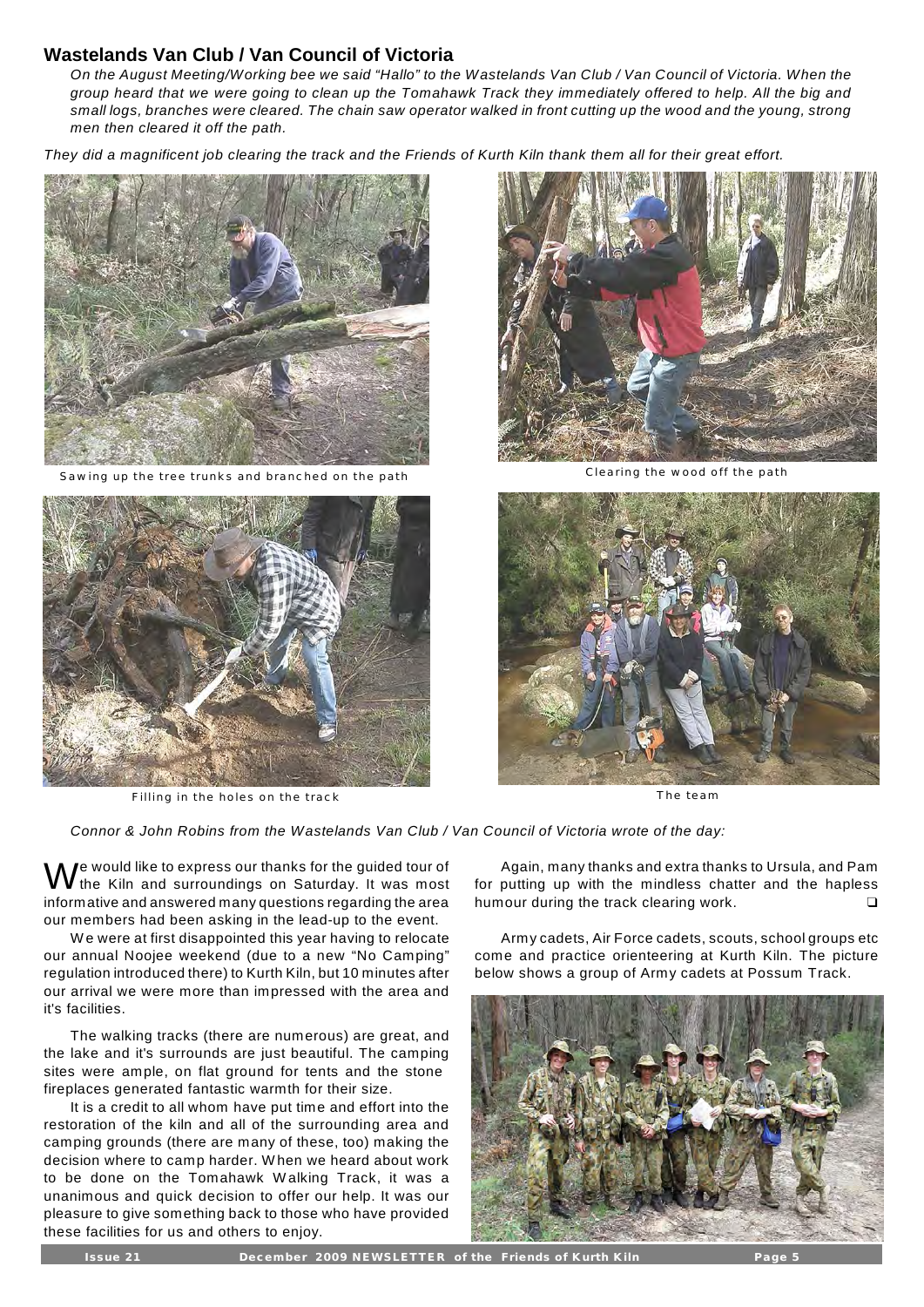## The Probus Club of Upper Yarra visits Kurth Kiln

*After the extended period of cold and rainy weather the sun shone brightly on October 19 when the Probus Club came to Kurth Kiln. After the visit Ivan Ferguson sent us the letter below:*

ear Friends of Kurth Kiln,

D On behalf of the members of our club I write to thank you for your hospitality on the day of our visit on October 19. Most of our members live within 20 or 40 minutes drive of Kurth Kiln but few of them were aware of its significance.

After the interesting talk by Alfred they are now much better informed and we appreciate the good work done by the Friends including our members Henk and Riet Bouck.

The more energetic members enjoyed Ursula's guided walk along the Tomahawk Creek.

*Over lunch time Alan Reardon read out a poem called "Oldies", with brought many sighs of remembrance from the audience. Here are a few extracts:* 

#### **OLDIES**

- First, we survived being born to mothers who smoked and/or drank while they carried us, and who lived in houses made of asbestos.
- We had no childproof lids on medicine bottles, doors or cabinets and when we rode our bikes, we had no helmets or shoes, not to mention the risks some of us took hitchhiking.
- Riding in the back of a Ute on a warm day was always a special treat.
- We drank water from the garden hose and NOT from a bottle.
- We ate cupcakes, white bread and real butter and drank soft drinks with sugar in them, but we weren't overweight, because we were always playing outside
- We would spend hours building our go-carts out of scraps and then ride down the hill, only to find out we forgot the brakes. We built tree houses, cubby houses and played in creek beds with matchbox cars.
- You could only buy Easter Eggs and Hot Cross buns at Easter time
- Footy had tryouts and not everyone made the team. Those who didn't, had to learn to deal with disappointment.
- This generation has produced some of the best risk-takers, problem solvers and inventors ever! The past 70 years have been an explosion of innovation and new ideas.
- We had freedom, failure, success and responsibility, and we learned HOW TO DEAL WITH IT ALL  $\Box$

# Amongst Friends

#### **The Gembrook Community**

T he Friends of Kurth Kiln had again several opportunities to become involved in Gembrook Community activities during the past few months. W e were invited to participate in the Gembrook Craft Group "Spin-In", the launch of the \$330,000.00 Gembrook Community Centre upgrade and the Grand Opening of the refurbished Community Hall. The upgrade included extending the hall, a new concertina wall to provide smaller meeting rooms, kitchen improvements and fitting sound absorbing acoustic tiles to wall and ceiling.



On Saturday 21 November the Friends of Kurth Kiln were invited to bring their portable display and the "Got em all" ball game to the Re-opening of the Hall. It was a big event with Local Member Tammy Lobato MP,

Cardinia Shire Councillors Graeme Legge and Ed Chatwin cutting the blue ribbon. The new hall looks absolutely fantastic; much

lighter and seemingly bigger with the white acoustic treatment. The new projector was showing a slide show of local involvements.

Many community groups took part in the festivities. Visitors were entertained by live music, singing, yoga and flower arrangement demonstrations. The CFA came with their information trailer, Friends and Landcare groups brought their

displays, the Holden Vintage Cars Club and the Cardinia Mobile Youth bus were there. A lot of entertainment was offered for the children, a jumping castle, drawing tables, face-painting and of course our "Got-em-all" ball game. .

The Friends of Kurth Kiln appreciate these opportunities to interact with the creative community spirit of the Gembrook Community .





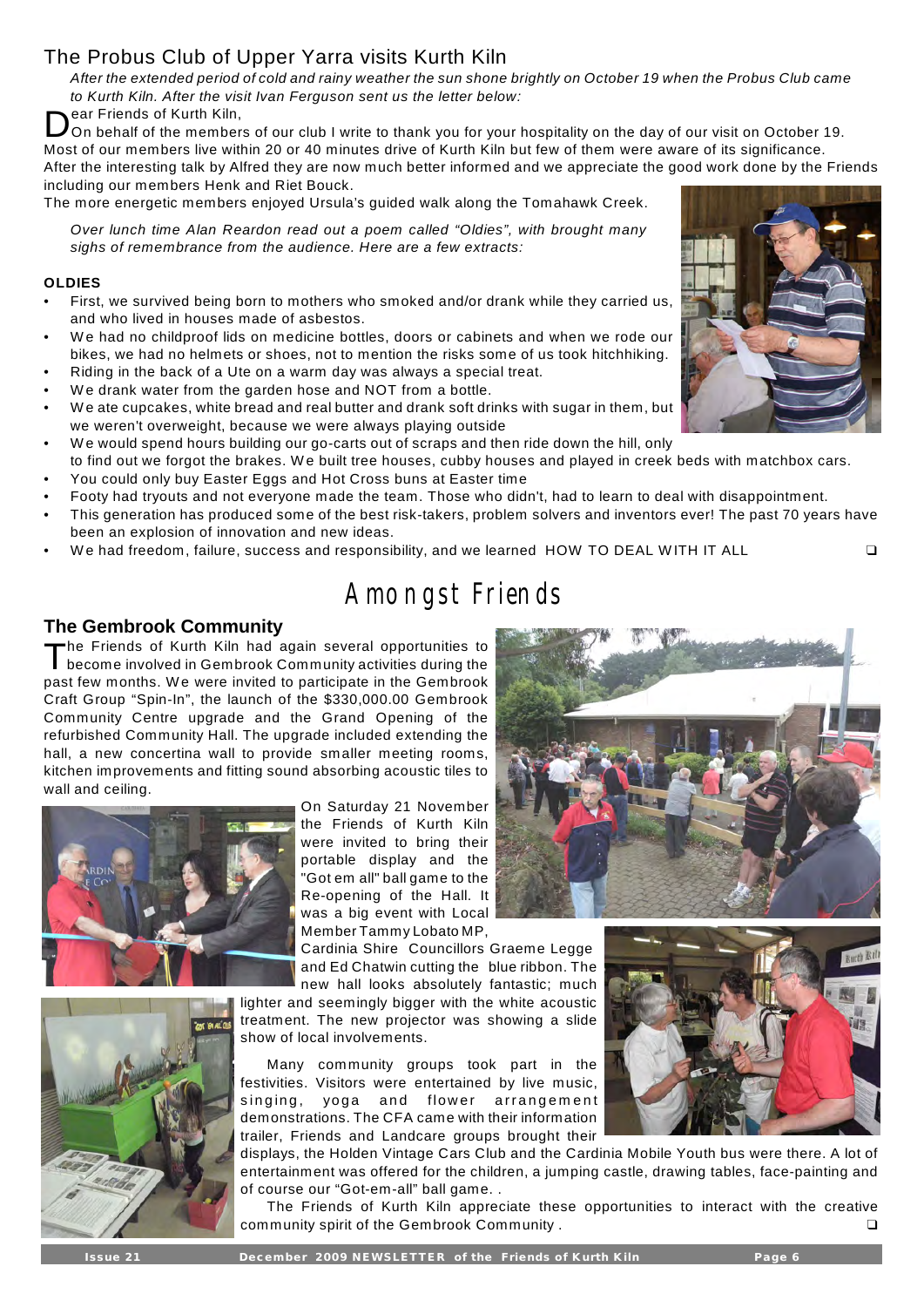### **TOM STEEGE REMEMBERS**

 $\mathsf{T}% _{M_{1},M_{2}}^{\alpha,\beta}(\mathbb{R}^{N})$ he Steeges moved into the house on Beenak Road that is now the Parks Victoria Gembrook Office in 1955. The house had previously been occupied by a family named Jones. Tom was 18 month old at the time. Tom's father, Tom Senior, was the Forests Commission of Victoria Overseer at "The Camp", now known as Kurth Kiln Picnic Ground. He worked with the Forests Commission for 31 years. Tom Junior started work at Kurth Kiln at the age of 14 during school holidays and full time by the time he turned 17. Tom liked driving vehicles. He drove dozers and graders and his work included slashing and cleaning out blocked culverts.

They lived in the house for 23 years. Tom's bedroom was in the front of the house where now the main entrance is located. Behind the house was a 10 x 8ft garage used as the Forests Commission Office, with two tables and chairs. Tom Senior also cultivated a vegetable garden on the block and kept some 30 chooks. Before the house became Parks Victoria Office other staff resided in the house.

At Kurth Kiln Tom recalls that there used to be a row of small sheds located under the Big Shed roof for storing fire



**A young Dorothy Kurth in 1979 standing next to one of the origina l log p icn ic ground signs**

hoses and tools. The open Annexe (04) area between the Kiln and the shed [now used to display the donated Gas Producers] was used as a "smithy". Mr. Kermond, the Blacksmith, had a 400 pound anvil and his bellows there and a shed in the corner to house his tools. The Big Shed used to have a loft where gum seeds were dried for re-seeding the bush. Tom regularly had to climb up the ladder and shake the drying sheets to help the drying. Some of the seeds collected were also transported to nurseries. He remembers as a youngster he often played on the remnants of a wooden water wheel, much to the displeasure of his father. It was mounted on big logs laid across the little creek and at that time still had a wooden flume attached to it.

Each Monday morning approximately 30 workers, residing all over Melbourne, arrived in Gembrook and were picked up with a forestry truck at the shop next to **St Silas' Church** on Main Street. The shop is no longer there and it is now an empty block. The crew worked at Kurth Kiln until Friday and lived during the week in the ex-army accommodation huts. Tom Senior drove to Kurth Kiln in a forestry vehicle. Tom still remembers when, as a young boy the roads were re-aligned in Gembrook and the Gembrook-Launching place Road was sealed to Hilders Mill.

The road running through Kurth Kiln at that time divided the huts. The toilet block, the washhouse / laundry and several other huts were on the low [creek] side, the rest including the manager's hut and a first aid hut on the high side of the road. In 1967 the boiler in the washhouse exploded and in the resulting fire a number of huts burnt down.

The Forests Commission became more and more mechanised with bulldozers and front-end loaders. The first Bedford Fire Truck (Tanker) for the Park arrived ca 1962/3. Ruben W atson, a grader and truck driver was a handyman who could fix everything including the grinding wheel and saw bench that are still at Kurth Kiln. The saw-bench was used to cut wood for the stoves and the fireplaces, which was stored approximately 20 metres behind the huts. In the Park the Forests Commission constructed and maintained roads and fire tracks, installed signposts and built toilets. The first public toilets [long drops] for the Kurth Kiln Picnic Ground were built around 1970. They back-burnt small coups at a time, never more than 100 acres at a time, on rotation.

At one stage medical students lived in one of the huts. They took on the job of fire 'lookouts' on Egg Rock in summer. The remoteness gave them little opportunities to socialise and plenty of time to study. Egg Rock Fire Look-out started off as a tall tree, where the 'lookout' had to climb up on spikes hammered into the tree trunk. It was said the lookout perch at top of the tree swayed in big winds up to 15ft. Later a wooden tower with a proper accommodation room at the top was constructed, which has since been replaced by the new all-steel tower.

Tom Steege's friend Jimmy Rae lived permanently in what is now called the Caretaker's Hut. The then wood and tar paper lined hut had two rooms, with a fire place in the living room. The kitchen section was added later. After Jim died a married couple moved in. Then the Rose Brothers took residence. At that time the "Hells Angels" frequently camped at Kurth Kiln (often 300 of them); they treated the surviving Rose brother like a King, always filling up his fridge before leaving. Ron Thornton often stayed with the Rose brother at weekends and upon the second brother's death Ron moved in permanently and took on the role of honorary caretaker until he passed away in 2000.

The Tomahawk Creek dam at Kurth Kiln has always attracted people to the Picnic Ground. Tom remembers that some twenty-five years ago the RSL and Legacy organised Father Christmas coming to the Dam on the Fire Truck, passing out lollies to the children camped on site.

Tom Steege, 19 November, 2009



Tom Steege browsing through historic photos